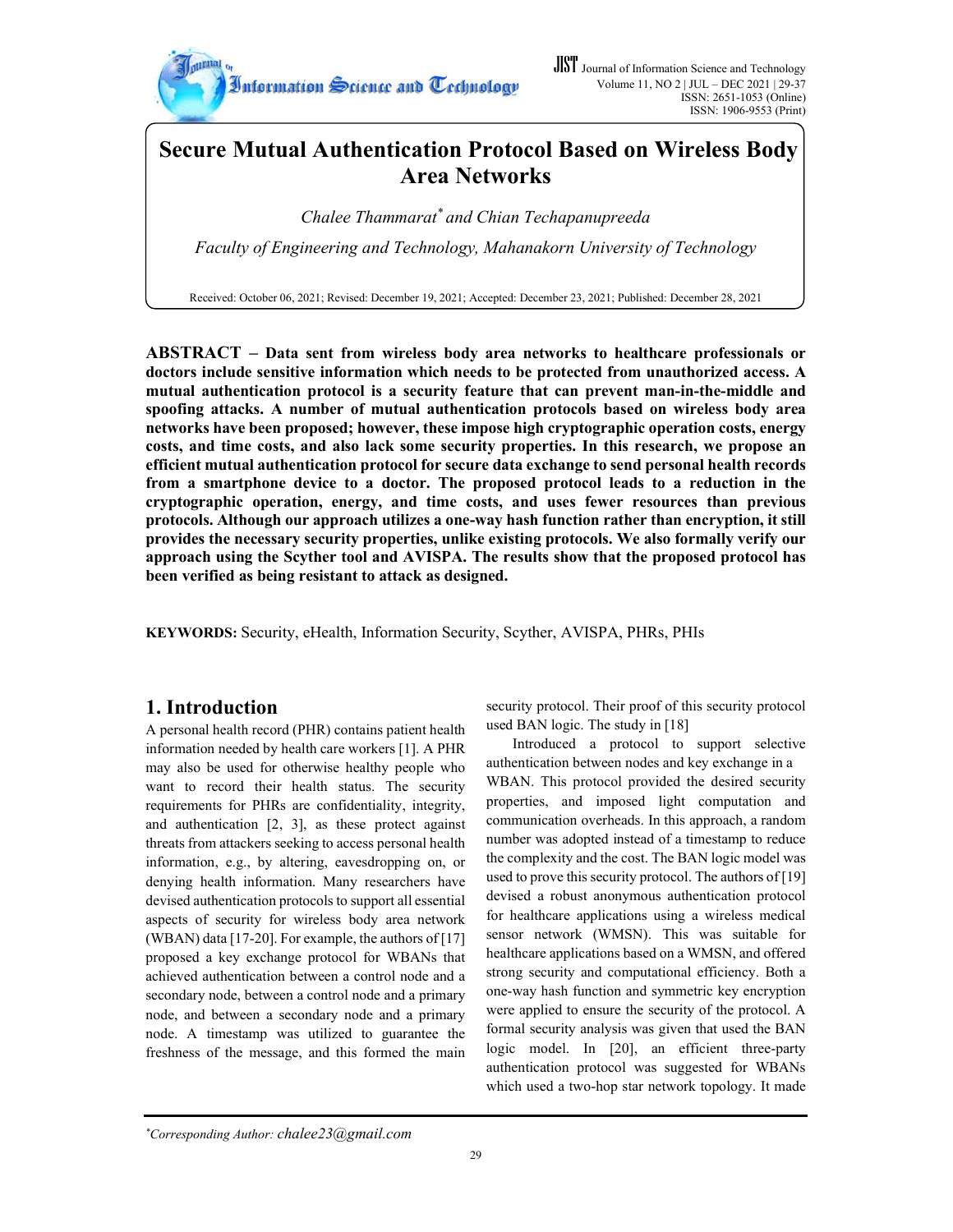use of three entities: a central device, a primary node and a secondary node. BAN logic and the AVISPA tool were used to provide a security proof for this protocol.

However, the approaches put forward in [17-20] do not cover all of the necessary security properties, such as mutual authentication, integrity and computational cost. In this paper, we propose a lightweight mutual authentication protocol for WBANs that can maintain the security of sensitive information. It can also be used to solve problems with existing protocols and to overcome their limitations, as a mutual authentication method for a WBAN protocol is still lacking.

This paper is organized as follows. Section 2 discusses some related works. Section 3 presents our proposed protocol, and in Section 4, we analyze the security of our approach. Section 5 compares the performance of our method with existing protocols, and Section 6 concludes the paper and suggests future work.

# **2. Related Works 2.1. Wireless Body Area Network (WBAN)**

The application and usage of WBANs differ depending on which devices are used [4, 6-8]. For medical applications, they can provide valuable information monitoring via wireless communication [5], such as data from electrocardiogram (ECG), heart rate, or blood pressure sensors. Many researchers have presented protocols for medical body area networks. For instance, the authors of [9] designed a protocol based on lightweight identity-based encryption, to provide security and privacy for a body sensor network. In [10], a secure healthcare system for IoT was proposed, based on elliptic curve cryptography (ECC). Both of these approaches used strong encryption that consumed considerable computational resources but was suitable for body sensor networks and healthcare applications. As mentioned above, the security requirements for sending PHR data via a network are confidentiality, integrity, and authentication. Consequently, when sending PHRs via WBAN devices, these security requirements require consideration.

#### **2.2. IEEE 802.15 Security**

The security of body area networks relies on IEEE 802.15, and in this research, we will focus only on IEEE 802.15.1 (Bluetooth), IEEE 802.15.4 (ZigBee), and IEEE 802.15.6 Task Group 6 (TG6), which are described below.

2.2.1. The IEEE 802.15 Task Group 6 is developing a communication standard that is optimized for lowpower devices for operation on, in or around the human body (not limited to humans), to serve a variety of applications including medical, consumer electronics, and personal entertainment. The security of TG6 supports confidentiality, integrity and authentication but does not consider authorization and nonrepudiation of the message. It is optimized for lowpower devices and operation with the human body, i.e., for smartwatches or blood pressure tags [11].

2.2.2. Bluetooth (IEEE 802.15.1) is a wireless technology band at 2.4 GHz. The security of Bluetooth supports only two security properties, confidentiality and authentication, and is not applicable to body area networks. The reader can find more information on Bluetooth in [12].

2.2.3. ZigBee (IEEE 802.15.4) can be applied to create a personal area network, in which symmetric key encryption is used to secure the communication between devices. However, Zigbee supports only two security properties, which are confidentiality and authentication [13].

### **3. Proposed Protocol**

In this section, we propose a mutual authentication protocol for a WBAN. Our protocol provides mutual authentication between *P* and *AGW*, and between *D* and *AGW*. The details of the mutual authentication process are explained below.

#### **3.1. Notation**

Our proposed protocol uses the symbols and notation given in Table 1.

| Symbol           | <b>Definition</b>                                                 |
|------------------|-------------------------------------------------------------------|
| $\boldsymbol{P}$ | A smartphone of a patient who owns<br>personal health information |
| D                | Doctors, hospital, professional care or<br>clinical               |
| AGW              | Authentication gateway                                            |
| $P_{ID}$         | The identity of a patient                                         |
| $D_{ID}$         | The identity of the infirmary                                     |

*Table 1. Notation used in the proposed protocol.*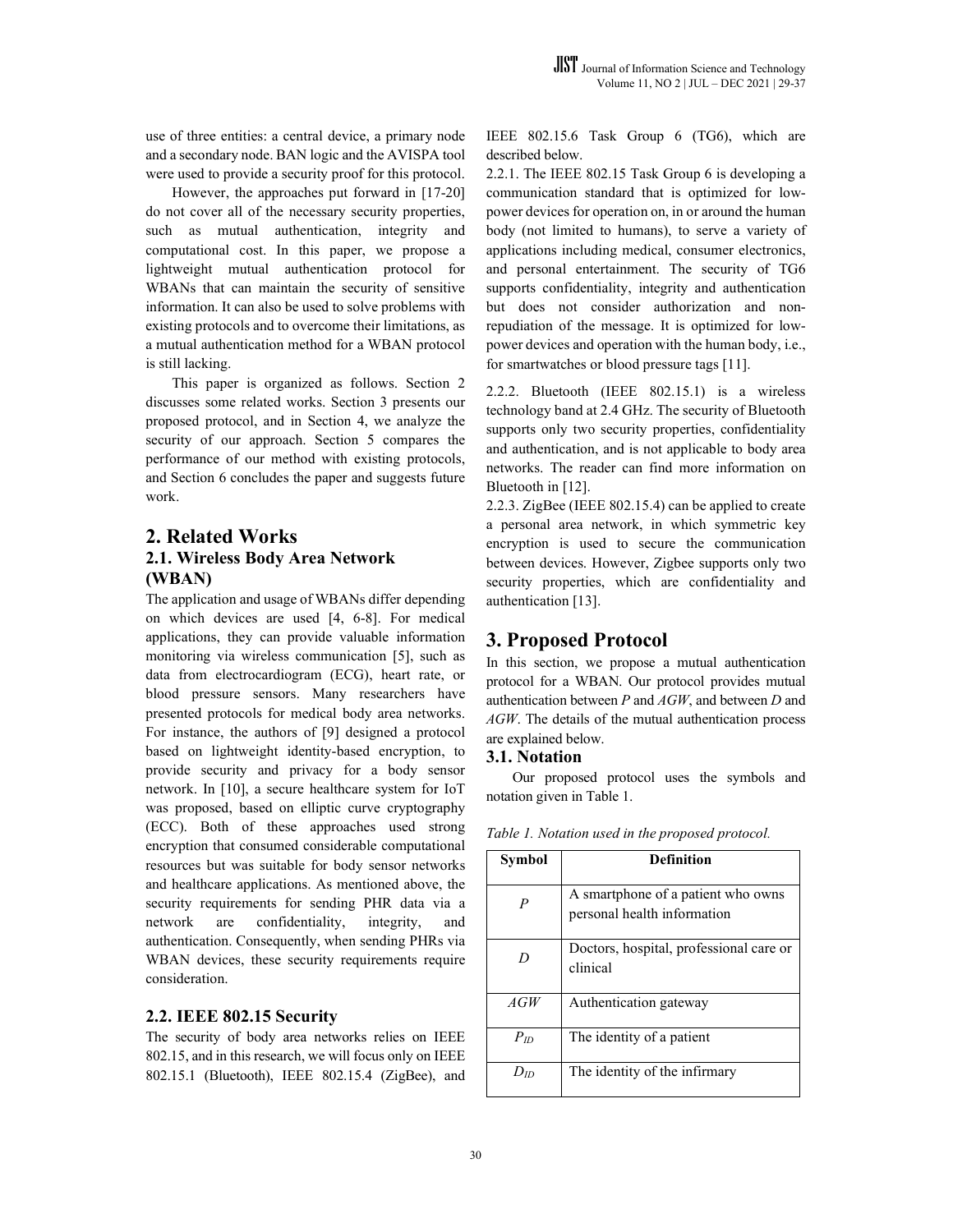| Symbol          | <b>Definition</b>                                                              |
|-----------------|--------------------------------------------------------------------------------|
| $SK_{4-R}$      | Symmetric key between party A and<br>party $B$                                 |
| $\{M\}_{SKA-B}$ | A message encrypted with a<br>symmetric key between party $A$ and<br>party $B$ |
| h(M)            | Hash function of message $M$                                                   |
| $N_{4}$         | A nonce is issued by party $A$                                                 |
| Ŧ               | Current timestamp created by party A                                           |

#### **3.2. Network Model**

Our network model includes body sensors and the *P, D*  and *AGW* entities, as shown in Figure 1. The body sensors need to be verified, and are resource-limited devices. *P* acts as an intermediate node between the body sensors and *AGW*, and has more resources than the body sensors. It is usually a portable device such as a smartphone, tablet or notebook. *AGW* is rich in resources (i.e., has more resources than *P*), and is usually a server. We assume that the communication between all entities is flexible.



*Figure 1. Network model of the proposed protocol.*

#### **3.3. Registration**

In the registration phase, *P* and *D* register with *AGW* to share the key between *P* and *AGW*, and between *D* and *AGW*. Registration is performed via a secure channel. 3.3.1. Registration of *P* with *AGW*

*P* connects to *AGW* via a secure communication channel, and sends a request to *AGW*. When *AGW* receives this request, it generates *PID* and the key *SKP-AGW* and sends these back to *P*. Note that *SKP-AGW* is shared between *P* and *AGW*.

3.3.2. Registration of *D* with *AGW*

*D* connects with *AGW* via a secure communication channel, and sends a request to *AGW*. When *AGW* receives this request, it generates  $D_{ID}$  and the key *SK<sub>D</sub>*. *AGW* and sends these back to *D*. Note that *SKD-AGW* is shared between *D* and *AGW*.

#### **3.3. Mutual Authentication Protocol**

We propose a protocol to prevent misuse of patient health information and to protect against threats. A smartphone is used to read and check the sensors on the patient's body, such as blood pressure monitors. If the blood pressure (BPI) is equal to or more than 140SYS/90DIA mm *HG*, the smartphone sends the patient's identity to the emergency medical services (as an emergency case). In this case, the system sends *PID, DID,* and BPI directly to the emergency medical service (EMS) and calls for help. This because hypertension may threaten a patient's life, by causing a heart attack, stroke, or aneurysm. The patient therefore needs immediate treatment in order to save their life.

In contrast, if a patient's BPI is in the normal range, the system sends information to the devices when it needs a doctor or hospital to retrieve it directly when needed. The details of the proposed protocol are set out below.

**M1: D→AGW:** *DID, PID, ND, TD, h(DID, PID, ND, TD, SKD-AGW)*

**M2: AGW→P:** *DID, PID, ND, TD, h(DID, PID, ND, TD, SKD-AGW), h(DID, PID, ND, TD, h(DID, PID, ND,*   $T_D$ , *SK<sub>D-AGW</sub>*), *SK<sub>P-AGW</sub>*)

**M3: P→AGW:** *NP, h(NP, h(DID, PID, ND, TD,*   $h(D_{ID}, P_{ID}, N_D, T_D, SK_{D-AGW})$ ,  $SK_{P-AGW}$ ,  $SK_{P-AGW}$ 

**M4: AGW→P:** *NAGW, TAGW, {SKP-D, h(DID, PID,*  $N_D$ ,  $N_P$ ,  $N_{AGW}$ ,  $T_D$ ,  $T_{AGW}$ ,  $SK_{P-D}$ ,  $SK_{P-AGW}$ )}  $_{SKP-AGW}$ 

**M5: AGW→D:** *NAGW, TAGW, {SKP-D, h(DID, PID,*   $N_D$ ,  $N_P$ ,  $N_{AGW}$ ,  $T_D$ ,  $T_{AGW}$ ,  $SK_{P-D}$ ,  $SK_{D\text{-}AGW}$ ) $\}$ <sub>SKD-AGW</sub>

In message M1, *D* sends *DID, PID, ND, TD,*   $h(D_{ID}, P_{ID}, N_D, T_D, SK_{D-AGW})$  to  $AGW$  to request a connection with *P*. After receiving message M1 from *D, AGW* uses  $D_{ID}$ ,  $P_{ID}$ ,  $N_{D}$ ,  $T_{D}$  and  $SK_{D\text{-}AGW}$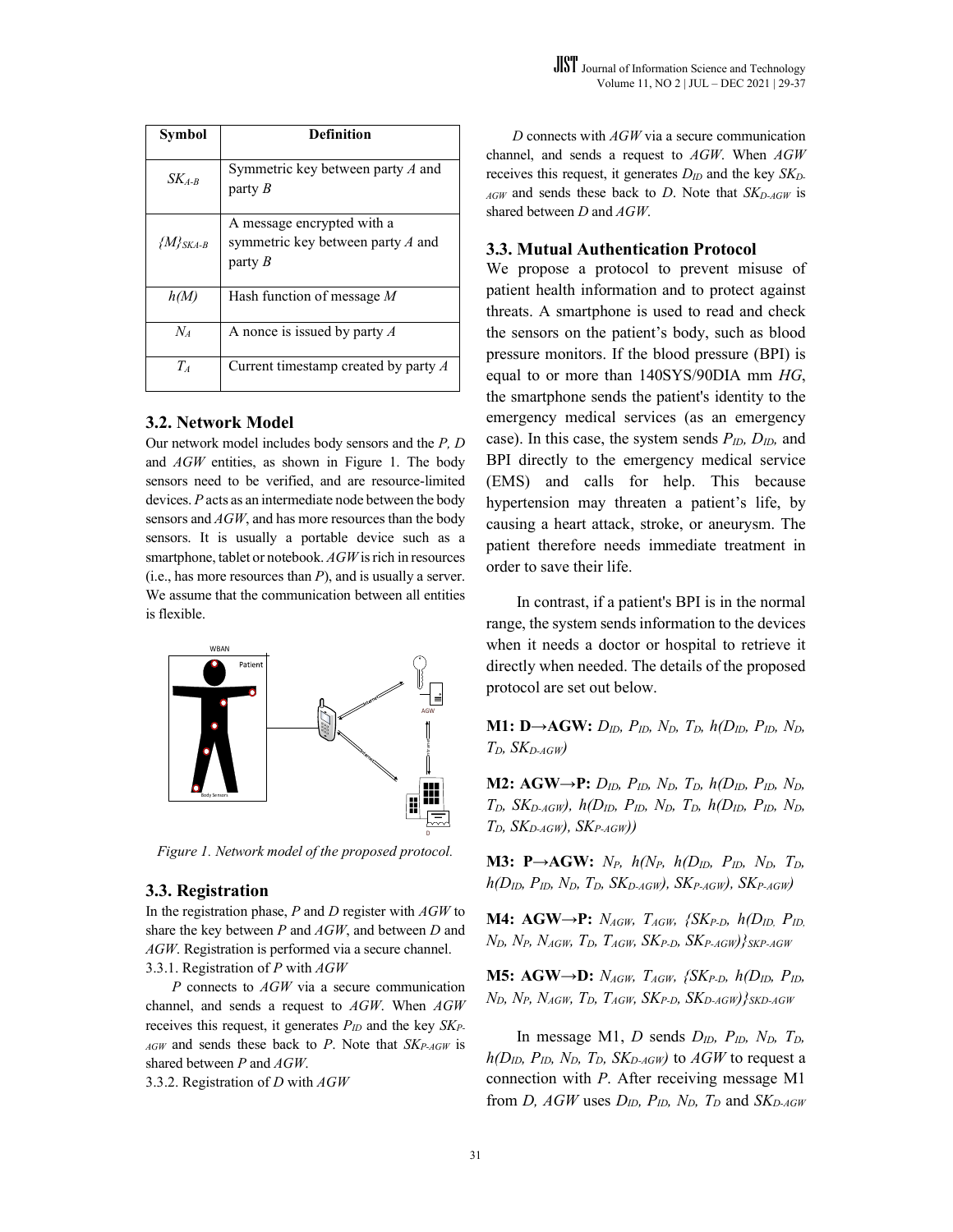to compute the hash value and compares it with  $h(D_{ID}, P_{ID}, N_D, T_D, SK_{D\text{-}AGW})$ . If the two hash values are equal, *AGW* will continue with M2; otherwise, it terminates the connection. Note that the message contains  $h(D_{ID}, P_{ID}, N_D, T_D, SK_{D-AGW})$ and is considered a message authentication code (MAC) that can ensure the integrity of the message.

After verifying that *D* is the originator of the message,  $AGW$  will send  $D_{ID}$ ,  $P_{ID}$ ,  $N_D$ ,  $T_D$ ,  $h(D_{ID})$ ,  $P_{ID}$ ,  $N_D$ ,  $T_D$ ,  $SK_{D-AGW}$ ,  $h(D_{ID}$ ,  $P_{ID}$ ,  $N_D$ ,  $T_D$ ,  $h(D_{ID}$ ,  $P_{ID}$ ,  $N_{D}$ ,  $T_{D}$ ,  $SK_{D-AGW}$ ,  $SK_{P-AGW}$ ) to *P* in message M2. This message can be used to ensure that *AGW* is the sender, since *AGW* possesses both the symmetric key *SK<sub>D-AGW</sub>* and *SK<sub>P-AGW</sub>*. Once *P* has received message M2 from *AGW*, it will check the correctness of the message by checking the hash value of *DID, PID, ND, TD, h(DID, PID, ND, TD, SKD-AGW), h(DID, PID, ND, TD, h(DID, PID, ND, TD, SKD-* $_{AGW}$ ),  $SK_{P\text{-}AGW}$ ). If this is correct, P sends  $N_P$ ,  $h(N_P)$  $h(D_{ID}, P_{ID}, N_D, T_D, h(D_{ID}, P_{ID}, N_D, T_D, SK_{D-AGW}),$ *SKP-AGW), SKP-AGW)* to *AGW* in message M3. Otherwise, *P* terminates the connection.

When *AGW* has received message M3 and has checked that the message was sent from *P*, it will send a nonce, the timestamp of *AGW*, the shared *SKP-D* key and *h(DID, PID, ND, NP, NAGW, TD, TAGW, SKP-D, SKP-AGW)*, encrypted with *SKP-AGW*, to *P* in message M4.

*AGW* then sends a nonce, the timestamp of *AGW*, the shared *SKP-D key* and *h(DID, PID, ND, NP, NAGW, TD, TAGW, SKP-D, SKP-AGW)*, encrypted with *SKD-AGW*, to *D* in message M5. The goal of this step is to send the shared symmetric key *SKP-D* to *P* and *D* to allow them to exchange personal health information via a secure channel.

It can be seen that the proposed protocol ensures mutual authentication between *P* and *AGW*, and between *D* and *AGW*. Each message in the proposed protocol can be used to identify the sender of the original message. We use only symmetric cryptographic operations, a MAC and a hash function to provide mutual authentication, and this results in lightweight protocol that is suitable for a WBAN.

## **4. Security Analysis 4.1. Informal Security Analysis**

In this section, we present a security analysis of the proposed protocol to prove that it provides the necessary security, as follows:

4.1.1. Mutual authentication: This is an important security property that is used to identify the sender and the receiver of the messages. The proposed protocol deploys a MAC to provide mutual authentication between entities, which can expressed as in the message below:

**M2: AGW→P:**  $D_{ID}$ ,  $P_{ID}$ ,  $N_D$ ,  $T_D$ ,  $h(D_{ID}$ ,  $P_{ID}$ ,  $N_D$ ,  $T_D$ , *SK<sub>D-AGW</sub>*),  $h(D_{ID}, P_{ID}, N_D, T_D, h(D_{ID}, P_{ID}, N_D,$ *TD, SKD-AGW), SKP-AGW))*

*AGW* cannot deny sending the original message to *P*, as only *AGW* possesses both the symmetric keys *SKD-AGW* and *SKP-AGW*. Hence, only *AGW* can construct this message or the original message.

**M5: AGW→D:** *NAGW, TAGW, {SKP-D, h(DID, PID,*   $N_D$ ,  $N_P$ ,  $N_{AGW}$ ,  $T_D$ ,  $T_{AGW}$ ,  $SK_{P-D}$ ,  $SK_{D-AGW}$ )}  $_{SKD-AGW}$ 

*AGW* cannot deny sending the original message to *D*, as only *AGW* possesses both the symmetric keys *SK<sub>D-AGW</sub>* and *SK<sub>P-D</sub>*. Hence, only *AGW* can construct this message or the original message.

4.1.2. Integrity: This property ensures at the recipient's end that the information in the received message has not been altered by an attacker during the exchange of messages. The proposed protocol utilizes cryptographic hash function and a MAC to guarantee message integrity.

4.1.3. Confidentiality: Personal health information should not made be available or disclosed to unauthorized persons, and should be protected from disclosure to an attacker. Health information should be confidential, and made available only to authorized doctors. The proposed protocol applies a symmetric key to encrypt the messages that are exchanged between parties. This can ensure that the protocol provides message confidentiality.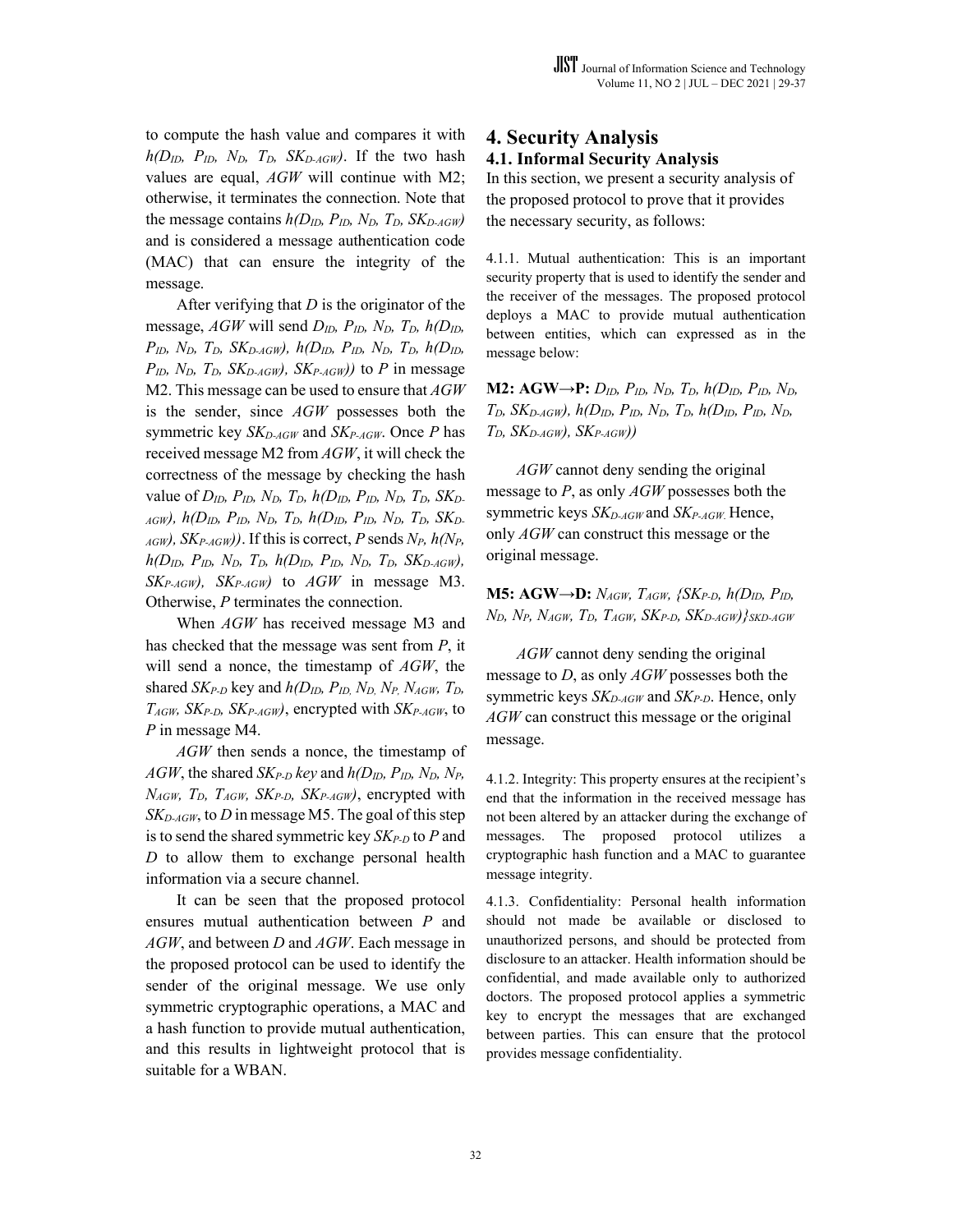4.1.4. Replay attack: In this scenario, an attacker records old messages and then resends them, as these are valid message transmissions. The attacker therefore gets the same messages as the legitimate parties. The proposed protocol uses a nonce and a timestamp at each step of the protocol, which can prevent replay attacks.

4.1.5. Eavesdropping attack: In this case, an attacker secretly listens to a conversation transmitted over the air between parties, to obtain medical information about the victim. The goal of the attacker is to learn the content of the exchanged message. An attacker that eavesdrops on medical information can collect a large amount of information. To prevent this, the proposed protocol uses symmetric key encryption for the message exchange.

4.1.6. Data modification: An attacker could edit a message and send it on to the receiver during the communication process, which could result in a false diagnosis. Data modification cannot occur in our scheme, since we use symmetric cryptography, including a hash function, in each step.

4.1.7. MITM attack: An attacker cannot analyze a transmitted message or fraudulently pose as one of the parties (i.e., the sender or receiver), since the proposed protocol uses a cryptographic hash function and symmetric key cryptography to maintain the confidentiality of messages and the message integrity. Furthermore, our protocol applies a MAC to identify the sender and the receiver, who share the same symmetric keys.

From Table 2, it can be seen that scheme in [19] and our approach provide all of the security properties, whereas the protocols in [17, 18, 20] do not ensure message integrity.

*Table 2. Security comparison of the proposed protocol and existing alternatives.*

|                          | $[17]$ | $[18]$ | $[19]$ | $[20]$ | P |
|--------------------------|--------|--------|--------|--------|---|
| Mutual<br>authentication | N      | Y      | Y      | Y      |   |
| Integrity                | N      | N      | Y      | N      |   |
| Confidentiality          | Y      | Y      | Y      | Y      | Y |
| Replay attack            | Y      | Y      | V      | Y      |   |

|                              | $[17]$ | $[18]$ | $[19]$ | $[20]$ | P |
|------------------------------|--------|--------|--------|--------|---|
| Eavesdropping<br>attack      | Y      | Y      | Y      | Y      | Y |
| Data<br>Modification         | Y      | Y      | Y      | Y      | Y |
| Man-in-the-<br>middle attack | Y      | Y      | Y      | Y      | Y |

P: Our protocol

## **4.2. Formal Security Analysis**

4.2.1. Using Scyther

We used the Scyther tool to verify that our proposed protocol was safe and robust against attacks. Security Protocol Description Language (SPDL) code for the proposed protocol is shown in Figures 2, 3 and 4, we present the results of verification, claims and automatic claims of the proposed protocol that has no attack. More information about Scyther can be found in [14, 15].

- 1./\* Mutual Authentication Protocol \*/ 2.hashfunction h; 3.usertype Timestamp; 4.const DiD, PiD; 5.const SKP-AGW, SKD-AGW, SKP-D :SessionKey;  $6$ .macro m $1 =$  DiD, PiD, nd, td, h(DiD, PiD, nd, td, SKD-AGW);  $7.\text{macro m2} = \text{DiD}, \text{PiD}, \text{nd}, \text{td}, \text{h}(\text{DiD}, \text{PiD})$ nd, td, SKD-AGW), h(DiD, PiD, nd, td, h(DiD, PiD, nd, td, SKD-AGW, SKP-AGW)); 8. macro m $3 = np$ , h(np, h(DiD, PiD, nd, td, h(DiD, PiD, nd, td, SKD-AGW), SKP-AGW, SKP-AGW)); 9. macro m $4 =$  nagw, tagw, {SKP-D, h(DiD, PiD, nd, np, nagw, td, tagw, SKP-D, SKP-AGW)}SKP-AGW; 10. macro m5 = nagw, tagw,  ${SKP-D, h(DiD,)}$ PiD, nd, np, nagw, td, tagw, SKP-D, SKD-AGW)}SKD-AGW; 11. // The protocol description 12. protocol M-Auth(D, AGW, P) 13. {
- 14. role D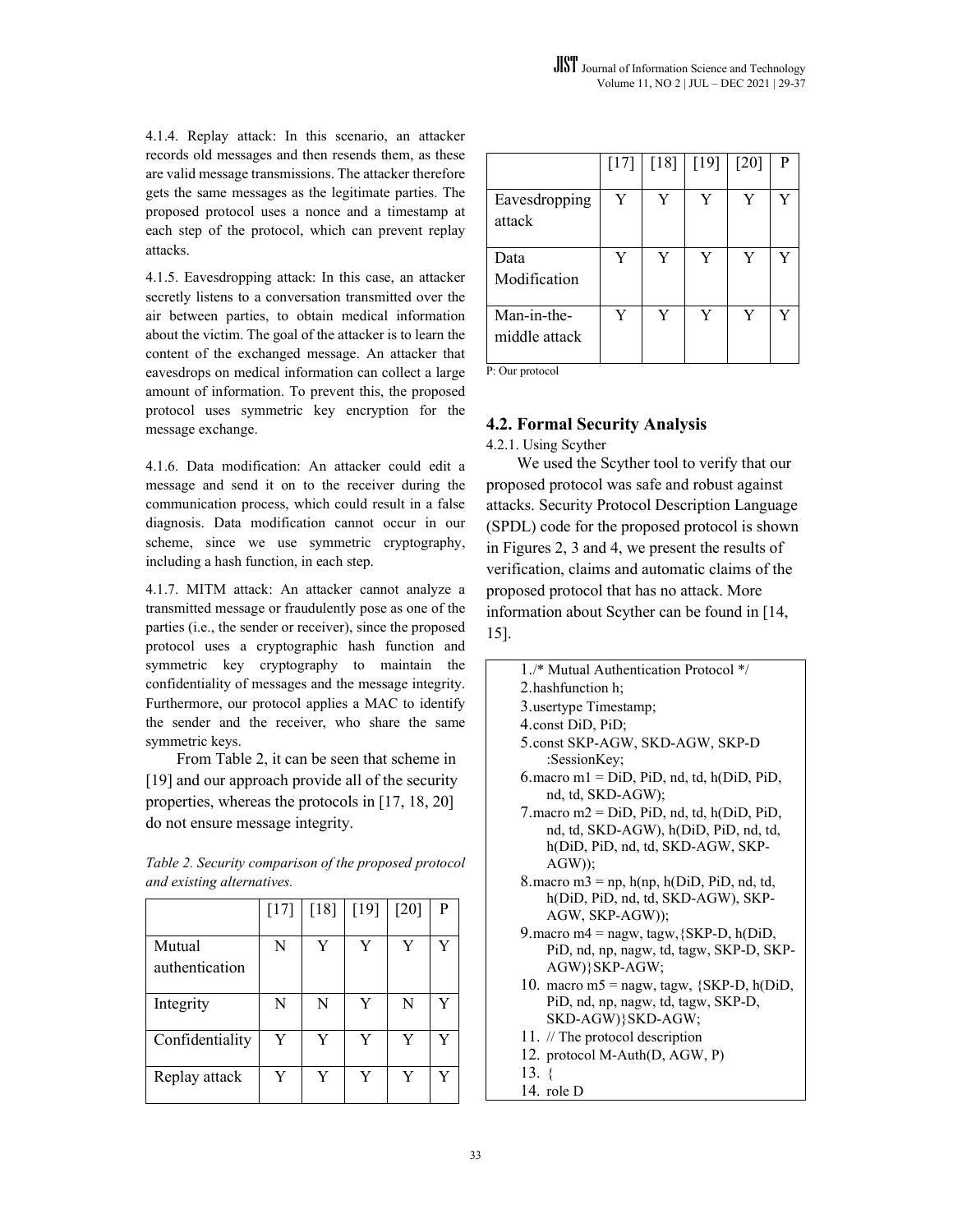15. { 16. fresh td, tagw: Timestamp; 17. fresh nr, ni, nd, np, nagw: Nonce; 18. send 1(D, AGW, m1); 19. recv\_5(AGW, D, m5); 20. claim\_d1(D, Secret, nd); 21. claim\_d2(D, Secret, np); 22. claim\_d3(D, Alive); 23. claim\_d4(D, Weakagree); 24. claim\_d5(D, Commit, AGW, nd,np); 25. claim\_d6(D, Niagree); 26. claim\_d7(D, Nisynch); 27. } 28. role AGW  $29. \t{3}$ 30. fresh nr, ni, nd, np, nagw: Nonce; 31. fresh td, tagw: Timestamp; 32. recv\_1(D, AGW, m1); 33. send\_2(AGW, P, m2); 34. recv\_3(P, AGW, m3); 35. send\_4(AGW, P, m4); 36. send\_5(AGW, D, m5); 37. claim\_agw1(AGW, Secret, nagw); 38. claim\_agw2(AGW, Secret, tagw); 39. claim\_agw3(AGW, Alive); 40. claim\_agw4(AGW, Weakagree); 41. claim\_agw5(AGW, Commit, P, nagw); 42. claim\_agw6(AGW, Niagree); 43. claim\_agw7(AGW, Nisynch); 44. claim\_agw8(AGW, Commit, D, nagw); 45. } 46. role P 47. { 48. fresh nr, ni, nd, np, nagw : Nonce; 49. fresh td, tagw: Timestamp; 50. recv\_2(AGW, P, m2); 51. send\_3(P, AGW, m3); 52. recv\_4(AGW, P, m4); 53. claim\_P1(P, Secret, nagw); 54. claim\_P2(P, Secret, np); 55. claim\_p3(P, Alive); 56. claim\_p4(P, Weakagree); 57. claim\_p5(P, Commit, D, np,nagw); 58. claim\_p6(P, Niagree); 59. claim\_p7(P, Nisynch); 60. } 61. /\* End of Program \*/  $62.$ }

*Figure 2. SPDL code for the proposed protocol.*

| Scyther results : verify |                      |                      |     |                 | ×               |
|--------------------------|----------------------|----------------------|-----|-----------------|-----------------|
| Claim                    |                      |                      |     | <b>Status</b>   | <b>Comments</b> |
| M. Auth<br>D             | M_Authud1            | Secret nd            | Ok  | Verifield       | No attacks:     |
|                          | <b>N. Author2</b>    | Secret no            | Olc | Varified        | No attacks.     |
|                          | <b>M. Authuriz</b>   | Alline               | Ok  | Verified        | No attacks.     |
|                          | M. Authud4           | Weeksgree            | Ok  | Verified        | No attacks.     |
|                          | M Auth.ds            | Commit AGW.nd.np     | Ok  | <b>Verified</b> | No attacks.     |
|                          | <b>M. Authude</b>    | Niagree              | Ok  | Verified        | No attacks.     |
|                          | <b>M. Authud?</b>    | Nieynch.             | Ok  | Verified        | No attacks.     |
| <b>AGW</b>               | M_Auth.agw1          | Secret nager         | Ok  | Verified        | No stracks.     |
|                          | M_Auth.age/2         | <b>Secret tager</b>  | Ok  | Verified        | No attacks.     |
|                          | M_Auth.agiv3         | Alive                | Ok  | Verified        | No attacks.     |
|                          | <b>M. Auth.agurt</b> | Weekagree            | Ole | Verified        | No attacks.     |
|                          | <b>M. Auth.agiv5</b> | Commit P.nagilli     | Ok  | Verified        | No attacks.     |
|                          | <b>M. Auth.agust</b> | Nagree               | Ok  | Verified        | No attacks.     |
|                          | <b>M. Auth.agu/7</b> | <b>Navymch</b>       | Ole | Verified        | No attacks.     |
|                          | <b>M. Auth.agyd</b>  | Commit Dunager       | Ok  | Verified        | No attacks.     |
| P.                       | M Auth.P1            | Secret nager         | Ok  | Verified        | No attacks.     |
|                          | M. Auth.P2           | Secret np            | Ok  | Verified        | No attacks.     |
|                          | M_Auth.p3            | Alive                | Olc | <b>Verified</b> | No attacks.     |
|                          | <b>M. Authup4</b>    | <b>Weekagree</b>     | Ok  | Verified        | No attacks.     |
|                          | <b>14 Authors</b>    | Commit D, rip, nagni | Olc | Verified        | No attacks.     |
|                          | <b>M. Authup6</b>    | Niagres              | Olc | Verified        | No attacks.     |
|                          | M. Authiel?          | Neynch               | Ok  | Verified        | No attacks.     |
| Done.                    |                      |                      |     |                 |                 |

*Figure 3. Verification results from the Scyther tool.*

|                |              | Scyther results : autoverify |                                  |               |                              | $>\,$                      |
|----------------|--------------|------------------------------|----------------------------------|---------------|------------------------------|----------------------------|
| Claim          |              |                              |                                  | <b>Status</b> |                              | <b>Comments</b>            |
| <b>M. Auth</b> | ×            | <b>M. Auth.DA</b>            | Secret megys                     | Ok            | Verified                     | No attacks.                |
|                |              | <b>BA RUNH.TXI</b>           | <b>Secret run</b>                | <b>OM</b>     | <b>WartFood</b>              | <b>No otherloo</b>         |
|                |              | <b>M. AVIILDS</b>            | <b>Becret nut</b>                | Ok            | Verified                     | No attacks.                |
|                |              | <b>PE AUDION</b>             | <b>Uncest Vil</b>                | OR            | Varified                     | <b>Fris attacks</b>        |
|                |              | <b><i>BR_MUSITILERE</i></b>  | <b><i><u>General VII</u></i></b> | Ok            | <b>Meritant</b>              | <b>This effective</b>      |
|                |              | <b>68 Auth De</b>            | <b>Secret teorie 3</b>           | <b>CHC</b>    | <b>Weight Minnesot</b>       | fen attacks.               |
|                |              | <b>FA ALLINGTON</b>          | <b>George Engines</b>            | <b>CHE</b>    | <b>Verified</b>              | <b>Ho attacks</b>          |
|                |              | <b>H. AUGUDE</b>             | <b>George tol</b>                | Ok            | <b>Varified</b>              | <b>Fell attacks</b>        |
|                |              | <b>FR. Auth Dir</b>          | <b>Abus</b>                      | <b>Calc</b>   | <b>Varified</b>              | <b>FAG AREACKA</b>         |
|                |              | <b>84 Audit D10</b>          | <b>Weeksgree</b>                 | Ok            | <b><i><u>Varitad</u></i></b> | No attacks.                |
|                |              | <b>H AuthiDES</b>            | <b>Hisgran</b>                   | Ok            | <b>Verified</b> :            | Ho attacks                 |
|                |              | <b>H.AuthJD13</b>            | <b>Navech</b>                    | OK            | <b>Vertfield</b>             | No attacks.                |
|                | <b>ACIVY</b> | <b>H. AUTILAGWI</b>          | Secret tegm2                     | Ok            | Verified                     | No attacks                 |
|                |              | <b>H.Auth.ADW2</b>           | <b>George tagers</b>             | <b>COM</b>    | Vartfled                     | <b>No attacks</b>          |
|                |              | <b>H. AUBI, ACIVIS</b>       | George tol                       | <b>OM</b>     | <b>Varitimit</b>             | <b>No altarks</b>          |
|                |              | <b>M. Audity Actives</b>     | <b>Secret magic</b>              | Ok            | <b>Verified</b>              | <b>Reds antique line</b>   |
|                |              | <b>N. ALBI-ADWE</b>          | <b><i><u>Harrist run</u></i></b> | Ok            | Verified                     | <b>No alteria</b>          |
|                |              | <b>H. AUSKACHUS</b>          | <b>Naverstreet</b>               | Ok            | <b>Varihand</b>              | <b>FEW ARRAIGNAL</b>       |
|                |              | <b>M. Auth.Acroce</b>        | Smorell rei                      | Ok            | Verifical                    | <b>No. officially</b>      |
|                |              | <b>M. Avilly Atlanta</b>     | <b>Secret nr</b>                 | Ok            | <b>Verifind</b>              | <b>NO Allacks</b>          |
|                |              | <b>H. Authi Ativora</b>      | Alrea                            | Ok            | Verified                     | FOR ASSAULT.               |
|                |              | <b>BR AUSTILASHWEE</b>       | <b>Weekagree</b>                 | oк            | <b>Wartfind</b>              | Ho allacha                 |
|                |              | <b>RE-AUST-ASSAMER</b>       | <b>PELAGINAL</b>                 | <b>COLC</b>   | <b>Varilage</b>              | No attacks.                |
|                |              | <b>M. AUST. AGWVLE</b>       | <b>Felanymichi</b>               | OR            | <b>Verified</b>              | <b>Ho attacks</b>          |
|                | p.           | <b>H. Auth.P3</b>            | Secret tages2                    | Ok            | Vertfied                     | <b>No attacks</b>          |
|                |              | <b>94 Audi D4</b>            | Secret tequit                    | Ok            | <b>Mexican</b>               | No attacks.                |
|                |              | <b>M. Auth.PE</b>            | <b>Secret td</b>                 | Ok            | Verified                     | No. attacks.               |
|                |              | <b>HE AUTHAN</b>             | <b>George magnet</b>             | <b>CYM</b>    | <b>Varillad</b>              | No stracks.                |
|                |              | <b>M.AVINJPP</b>             | <b>Secret rip</b>                | OK            | <b>Varilland</b>             | No attacks.                |
|                |              | <b>HELAUREAN</b>             | <b>Secrat nd</b>                 | Ok            | Verified                     | <b>Fact additionalists</b> |
|                |              | <b>H. Auth.PE</b>            | <b>Recent en</b>                 | œв            | <b>Varitmit</b>              | <b>Spo attention</b>       |
|                |              | <b>PR_AUGURED</b>            | <b>Theoret rid</b>               | Ok            | <b>Verifical</b>             | <b>For attacks</b>         |

*Figure 4. Autoverification using the Scyther tool.*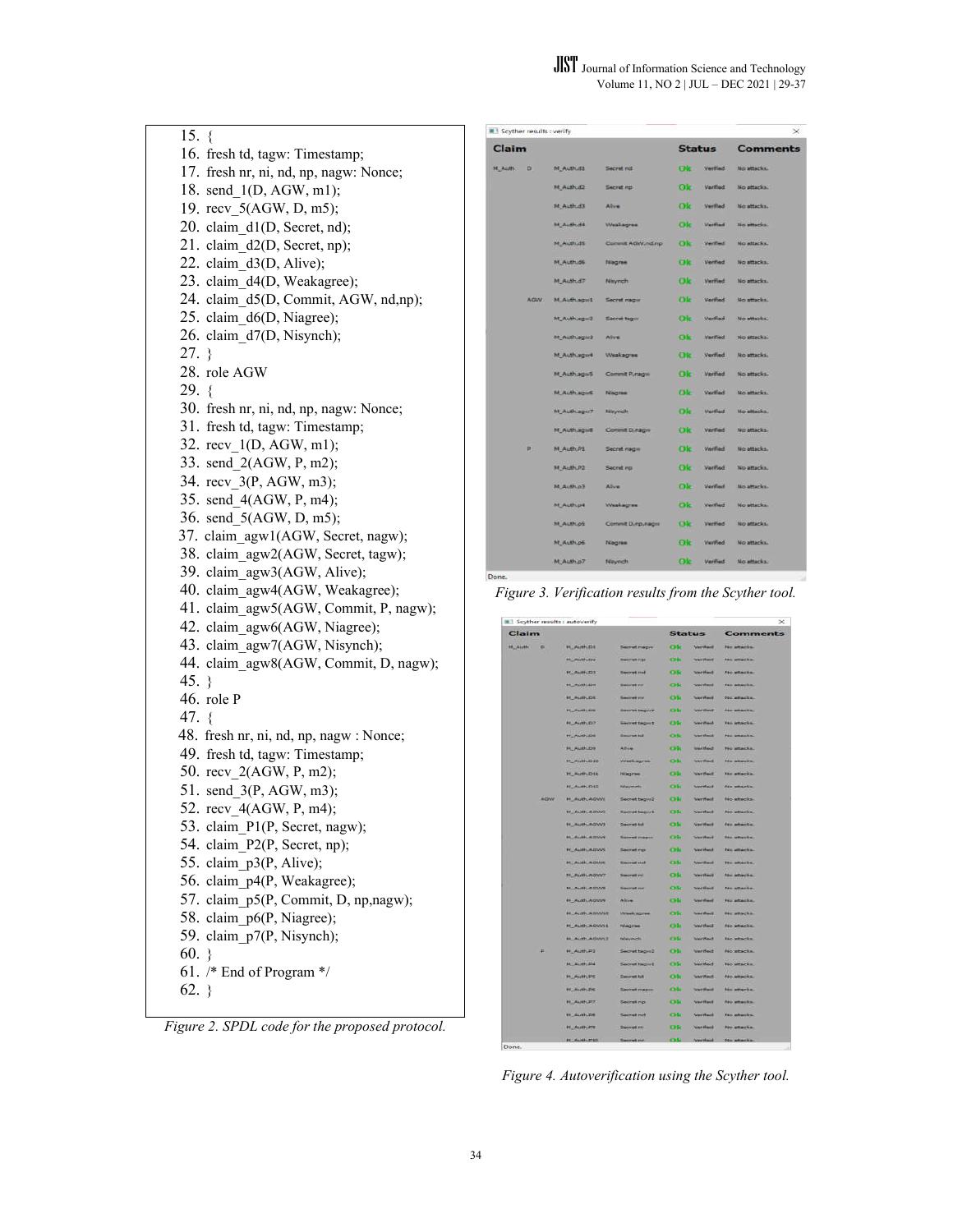#### 4.2.2. Using AVISPA

We also used AVISPA to prove that our proposed protocol is safe and is robust against attacks. There are numerous research papers that have applied this approach to prove their protocols [21, 22]. AVISPA uses the High-Level Protocol Specification Language (HLPSL) specification syntax to generate a graphical on-the-fly model checker (OMFC), constraint-logicbased model checker (ATSE), and attack trace generation, to determine whether or not the authentication protocol is vulnerable to attack. The results from OMFC, ATSE and attack generation are shown in Figures 5 and 6.



*Figure 5. OMFC results verified using AVISPA.*

| 000 SAN 1.6 - Probacol Verticuties : WEAR Los                                                                                 |                                         |           |           |                              |                                    |                            |  |
|-------------------------------------------------------------------------------------------------------------------------------|-----------------------------------------|-----------|-----------|------------------------------|------------------------------------|----------------------------|--|
| He                                                                                                                            |                                         |           |           |                              |                                    |                            |  |
| SUMMARY<br><b>SAFE</b><br>DETALS.<br><b>NOUNDED MUNIERIN OF SESSIONS</b><br>TYPED MODEL                                       |                                         |           |           |                              |                                    |                            |  |
| <b>PROTOCOL</b><br>hometquestquestealtereiultahlgolDenFile.if                                                                 |                                         |           |           |                              |                                    |                            |  |
| <b>HOUL</b><br>As Specified                                                                                                   |                                         |           |           |                              |                                    |                            |  |
| MOZNO<br>0.48e                                                                                                                |                                         |           |           |                              |                                    |                            |  |
| STATISTICS                                                                                                                    |                                         |           |           |                              |                                    |                            |  |
| Analysed -4 states<br>Reachable - 2 states<br>Translation: 0.00 seconds<br>Computation: 0.00 seconds<br>1: 15, 22, 23, 24, 25 |                                         |           |           |                              |                                    |                            |  |
|                                                                                                                               | <b>SALTA</b>                            | View CAS+ | Vice HUSL | <b>Protocol</b><br>dmutation | <b>Incident</b><br>umdatum         | Atach<br><b>SIMULATION</b> |  |
| <b>Tien</b>                                                                                                                   |                                         |           |           |                              |                                    | <b>Optima</b>              |  |
| HUSL                                                                                                                          |                                         |           |           |                              | SHOP                               |                            |  |
| <b>ALPAZIE</b>                                                                                                                | Choose Tool option and<br>prest execute |           |           |                              |                                    | T' Droged matel            |  |
| ٠                                                                                                                             | <b>Exotots</b>                          |           |           |                              |                                    | Weboas mode                |  |
| <b>GINC</b><br>ATIK<br>SATING                                                                                                 | TARIF                                   |           |           |                              |                                    | Search Algorithm           |  |
|                                                                                                                               |                                         |           |           |                              | Doze first<br><b>Banadis First</b> |                            |  |

*Figure 6. ATSE results verified using AVISPA.*

# **5. Performance Analysis**

Tables 3 to 5 and Figures 7 to 9 show the results for cryptographic operations cost, energy cost and time cost, respectively, and provide a comparison with the protocols in [17-20]. It can be seen that our protocol imposes lower cryptographic operations, energy and time costs than the protocols in [17-20]. Note that the process used to measure the energy consumption is derived from [23], and the method used to measure the time consumption is derived from [24]. Note that symmetric encryption uses the Advanced Encryption Standard (AES) while a one-way hash function uses Secure Hashing Algorithm (SHA1). P stands for the proposed protocol.

*Table 3. Comparison of cryptographic operation cost.* 

|        | AES | SHA1           | Total |
|--------|-----|----------------|-------|
| $[17]$ |     | 0              | 7     |
| $[18]$ | 6   | $\Omega$       | 6     |
| $[19]$ | 5   | $\overline{2}$ |       |
| $[20]$ | 6   | $\Omega$       | 6     |
| P      | 2   | 5              | π     |



*Figure 7. Comparison of cryptographic operation cost.*

*Table 4. Comparison of energy consumption.* 

|        | <b>AES</b> (1.21<br>µJ/byte) | <b>SHA1</b> (0.76)<br>$\mu$ J/byte) | <b>Total</b> |
|--------|------------------------------|-------------------------------------|--------------|
| $[17]$ | 8.47                         | $\Omega$                            | 8.47         |
| [18]   | 7.26                         | $\Omega$                            | 7.26         |
| $[19]$ | 6.05                         | 1.52                                | 7.57         |
| [20]   | 7.26                         | $\Omega$                            | 7.26         |
| P      | 2.42                         | 3.8                                 | 6.22         |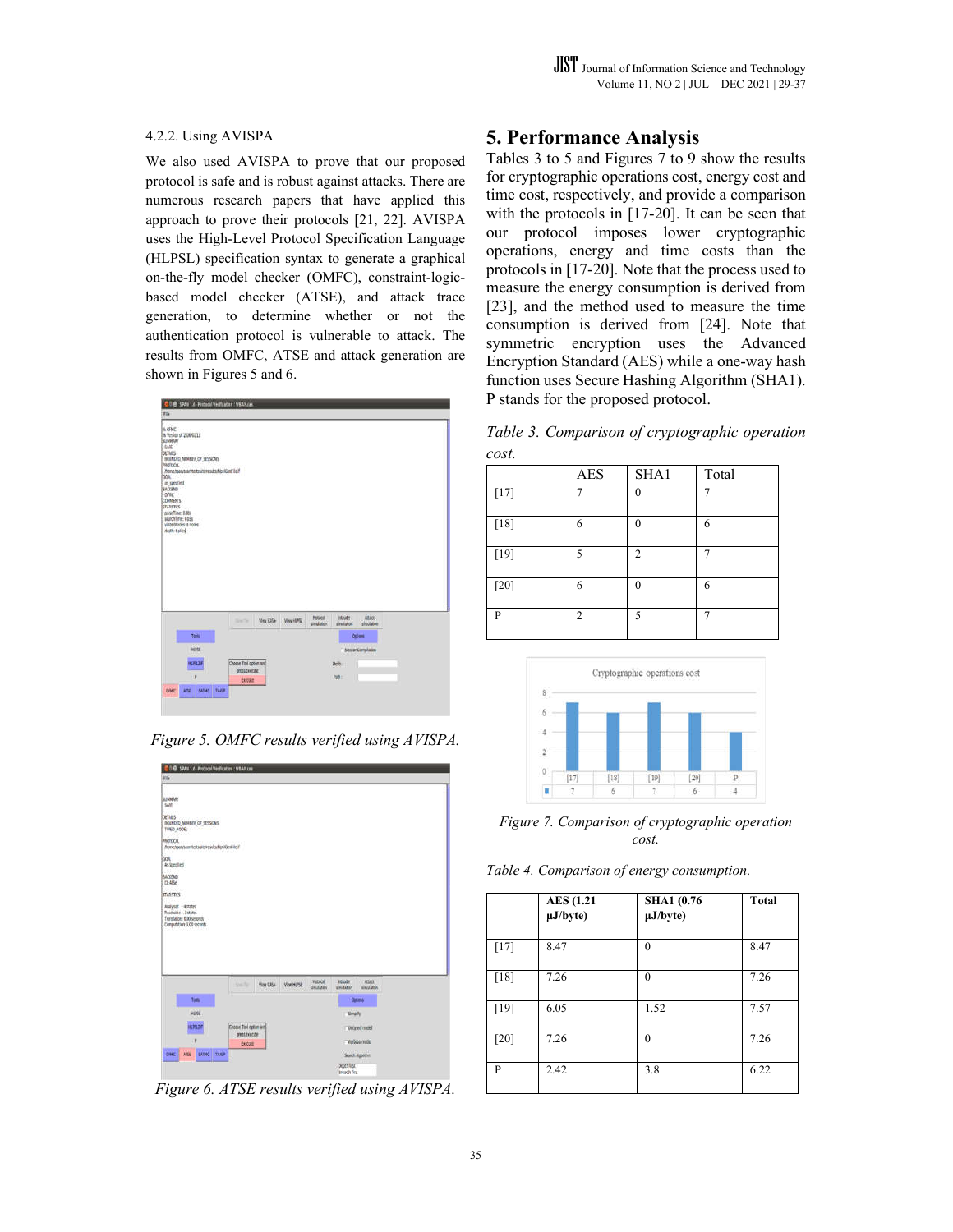

*Figure 8. Comparison of energy consumption.*

|        | AES (1.71 | SHA1 (1.28 | Total |
|--------|-----------|------------|-------|
|        | ms/byte)  | ms/byte)   |       |
| $[17]$ | 11.97     | 0          | 11.97 |
| [18]   | 10.26     | 0          | 10.26 |
| $[19]$ | 8.55      | 2.56       | 11.11 |
| [20]   | 10.26     | 0          | 10.26 |
| P      | 3.42      | 6.4        | 9.82  |



*Figure 9. Comparison of time consumption.*

### **6. Conclusion and Discussion**

Protocol for WBAN devices needs to provide all essential security properties, to protect against misuse of patient health information and prevent threats from attackers. We have analyzed the security of our proposed protocol and compared it with other existing alternatives. The results of our analysis show that the proposed protocol provides security properties such as mutual authentication, integrity, confidentiality, and protection against replay, eavesdropping, data modification and MITM attacks. Our cryptographic algorithms use only symmetric encryption and a hash function, which enhances security while creating a lightweight protocol that is more effective than other protocols. The results from the Scyther tool show that our proposed protocol ensures the most important security properties needed for a WBAN and is robust against attackers.

In future work, we will focus on developing a prototype based on the proposed protocol, in order to show that our approach is practical for real- world applications.

#### **References**

- [1] C. Techapanupreed, W. Kurutach, "Enhancing transaction security for handling accountability in electronic health records," Security and Communication Networks, 2020.
- [2] G. hamilarasu, and A. Odesile, "Securing wireless body area networks: Challenges, review and recommendations," International Conference on Computational Intelligence and Computing Research (ICCIC), pp. 1-7, 2016.
- [3] M. Kompara, and M. Hölbl, "Survey on security in intra-body area network communication," Ad Hoc Networks, vol. 70, pp. 23-43, 2018.
- [4] D. Vera, N. Costa, L. Roda-Sanchez, T. Olivares, A. Fernández-Caballero, and A. Pereira, "Body area networks in healthcare: A brief state of the art," Applied Sciences, vol. 9, no. 16, pp. 3248, 2019.
- [5] F. R. Yazdi, M. Hosseinzadeh, and S. Jabbehdari, "A review of state-of-the-art on wireless body area networks," International Journal of Advanced Computer Science and Applications, pp. 443-455, 2017.
- [6] R. A. Khan, and A. S. K. Pathan, "The state-ofthe-art wireless body area sensor networks: A survey," International Journal of Distributed Sensor Networks, vol. 14, no. 4, 2018.
- [7] C. A. Tavera, J. H. Ortiz, O. I. Khalaf, D. F. Saavedra, and T. H. Aldhyani, "Wearable wireless body area networks for medical applications," Computational and Mathematical Methods in Medicine, 2021.
- [8] S. J. Hussain, M. Irfan, N. Z. Jhanjhi, K. Hussain, and M. Humayun, "Performance enhancement in wireless body area networks with secure communication," Wireless Personal Communications, vol. 116, no. 1, pp. 1-22, 2021.